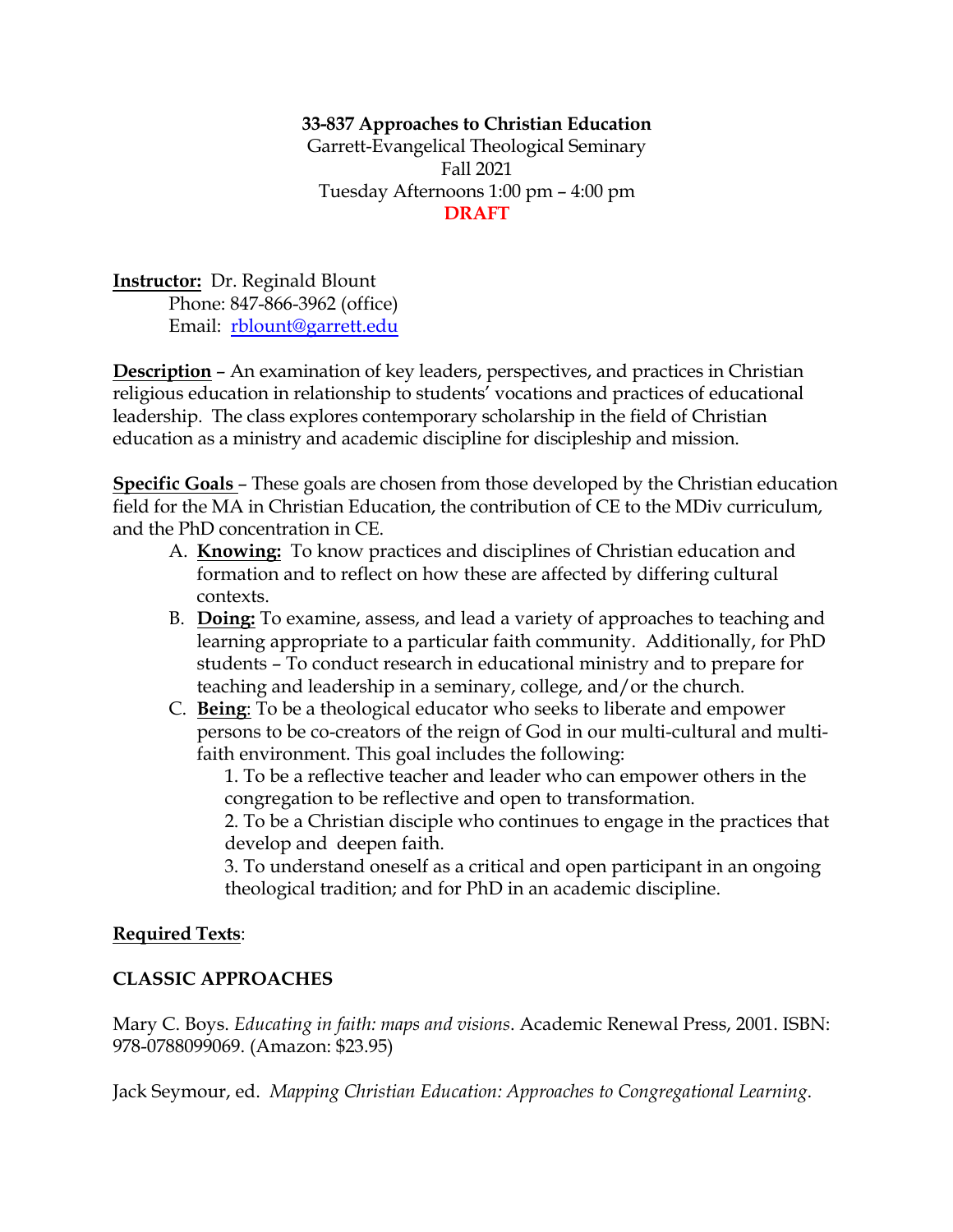Abingdon Press, 1997. ISBN-13: 9780687008124 (Amazon \$17.09)

Maria Harris. *Fashion Me A People: Curriculum In The Church*. Westminster John Knox Press, 1989. ISBN: 978-0664240523. (Amazon \$26.00)

Christian Educators of the 20th Century. www.talbot.edu/ce20/

**Theorists in Christian Religious Education** – See the following journals: **Religious Education, Journal of Christian Education and Information Technology (Korea), British Journal of Religious Education.** Also see the work of the following persons:

- A. Religious Instruction -- Elizabeth Caldwell, Thomas Groome, Sara Little, James Michael Lee, Richard Osmer, Robert Pazmino, Ronnie Prevost, Anne Streaty Wimberly
- B. Spiritual Development Carol Lakey Hess, James Fowler, Maria Harris, Joyce Mercer, Parker Palmer, Sharon Daloz Parks, Karen-Marie Yust.
- C. Emancipatory Transformation Mary Boys, Virgilio Elizondo, Paulo Freire, Evelyn Parker, Daniel Schipani, Yolanda Smith, Grant Shockley, Michael Warren, Lynne Westfield
- D. Faith Community Kendra Creasy Dean, Craig Dykstra, Charles Foster, Maria Harris, Sondra Matthaei, William Myers, Mary Elizabeth Moore, Richard Osmer, Linda Vogel, Brett Webb-Mitchell, John Westerhoff, III, Boyung Lee

## **CONTEMPORARY APPROACHES (Re-imagining Christian Education from the lens of G-ETS CE PhD Graduates)**

## **Justice**

Mai-Anh Le Tran. *Reset the Heart: Unlearning Violence, Relearning Hope*. Abingdon Press; First Edition (May 2, 2017). ISBN: 978-1501832468 (Amazon \$18.19)

## **Hope**

Evelyn L. Parker. *Between Sisters: Emancipatory Hope Out of Tragic Relationships*. Cascade Books (May 8, 2017). ISBN: 978-1620327869 (Amazon \$21.00)

## **Advocacy**

Reginald Blount and Virginia Lee. *Let Your Light Shine: Mobilizing for Justice with Children and Youth*. Friendship Press (June 27, 2019). ISBN: 978-1733075930 (Amazon \$26.95)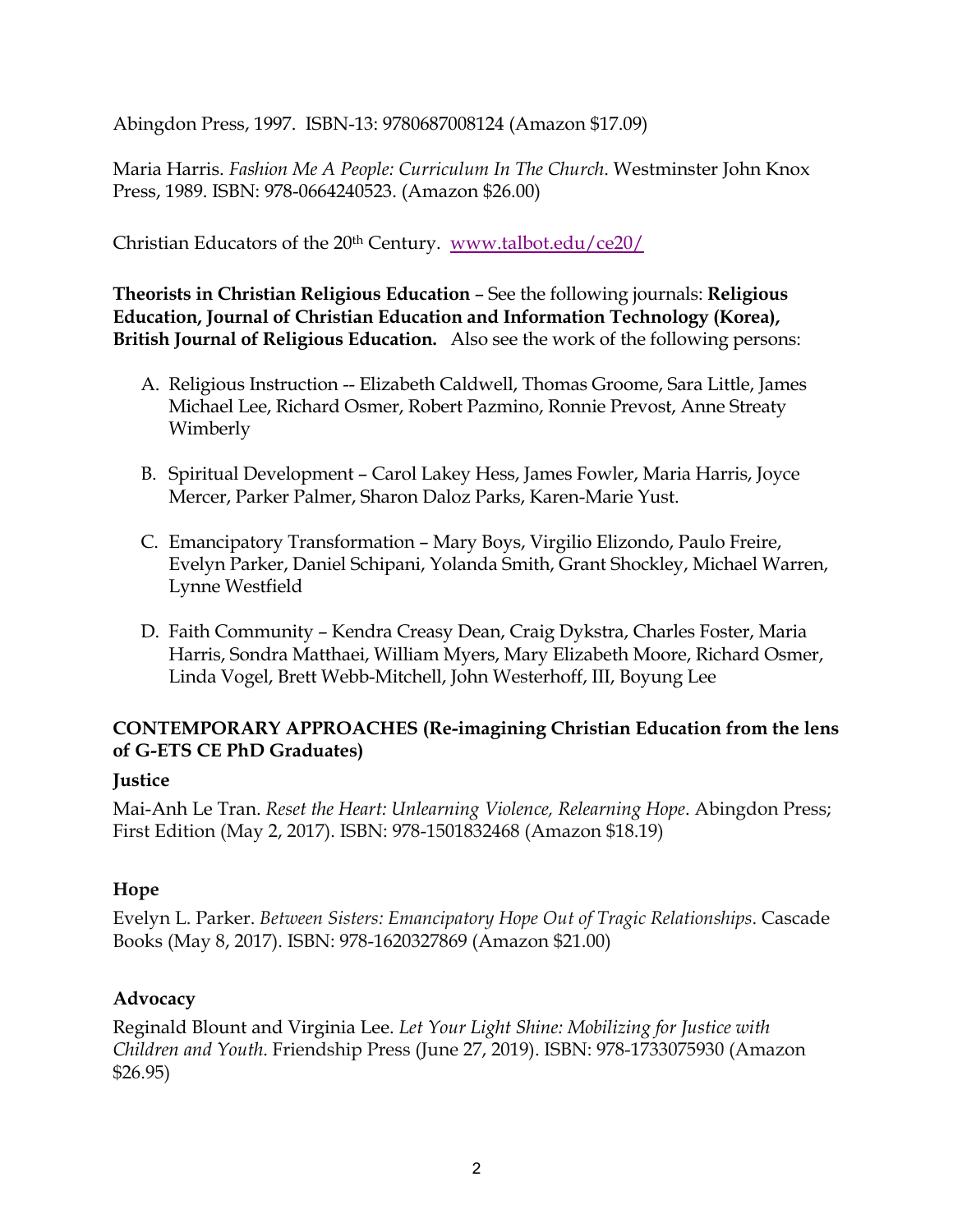Anne E. Streaty Wimberly, Annie Lockhart-Gilroy, Nathaniel West. *From Lament to Advocacy: Black Religious Education and Public Ministry*. Wesley's Foundery Books (March 27, 2020). ISBN: 978-1945935749 (Amazon \$32.73)

## **Leadership**

Dori Baker, Stephen Lewis, Matthew Williams. *Another Way: Living and Leading Change on Purpose*. Chalice Press (January 22, 2020). ISBN: 978-0827200838 (Amazon \$15.89)

## **Requirements**:

*1) Regular attendance and on time, completion of reading assignments, completion of all papers, and informed participation in class discussions.*

*2) 90 minute presentation of one of the designated readings. The presentation (3-4 pages, single-spaced) should include:*

- a) A brief synopsis of the major issues or points posed by the readings;
- b) A reflection of how the readings affected the presenter;
- c) A formulation of 2-3 questions to spark class discussion.

*(Please provide copies of the presentation for other members of the class.)*

*2) Final Project (15 – 25 pages): Drawing from the class readings and other research, class discussions and personal reflection and analysis, explore "how do we engage in Christian formation in a way that sets people free?" Engage in the exploration through the lens of your own area of research and passion. (Due December 15th)*

# **CLASS SCHEDULE**

| Session 1: Sept. 7  | Approaches to Christian Religious Education (Introductions)                            |
|---------------------|----------------------------------------------------------------------------------------|
| Session 2: Sept. 14 | Classic Approaches I<br>$\triangleright$ Reading: Seymour, Mapping Christian Education |
| Session 3: Sept. 21 | Classic Approaches II<br>Reading: Boys, Educating in Faith                             |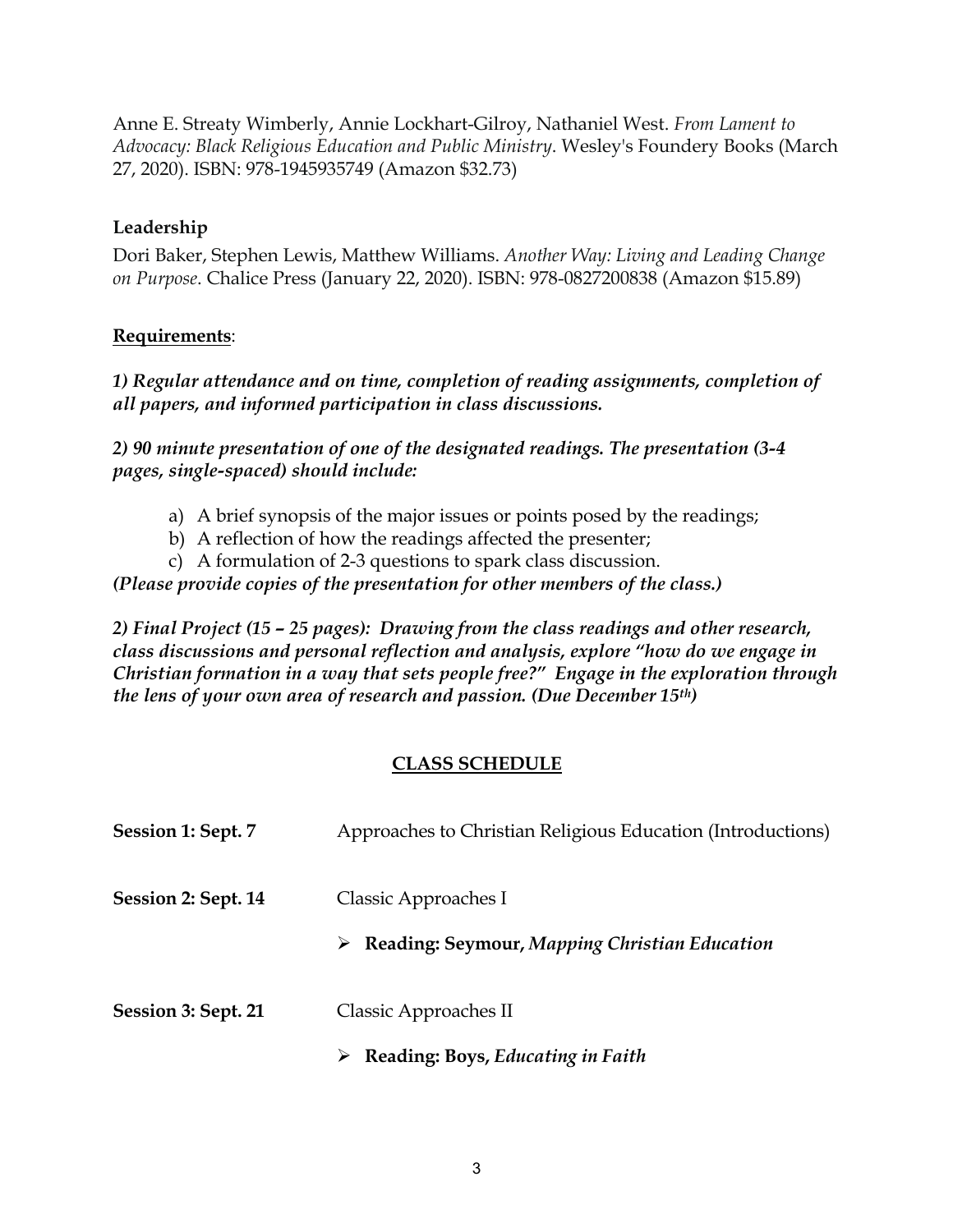| <b>Session 4: Sept. 28</b> | <b>Classic Approaches III</b>                                  |  |
|----------------------------|----------------------------------------------------------------|--|
|                            | $\triangleright$ Reading: Harris, Fashion Me A People          |  |
| Session 5: Oct. 5          | Re-Imagining Christian Education                               |  |
| Session 6: Oct. 12         | <b>HOPE</b>                                                    |  |
|                            | $\triangleright$ Reading - Evelyn Parker                       |  |
|                            |                                                                |  |
| Session 7: Oct. 19         | <b>JUSTICE</b>                                                 |  |
|                            | $\triangleright$ Reading – Mai-Anh Tran                        |  |
|                            | > Teaching session led by: _________                           |  |
| Session 8: Oct. 26         | <b>ADVOCACY</b>                                                |  |
|                            | $\triangleright$ Reading: Blount and Lee                       |  |
|                            | > Teaching session led by: ______                              |  |
| Session 9: Nov. 2          | <b>ADVOCACY (CONTINUED)</b>                                    |  |
|                            | $\triangleright$ Reading - Wimberly, Lockhart-Gilroy, and West |  |
|                            | ➤                                                              |  |
| Session 10: Nov. 9         | <b>LEADERSHIP</b>                                              |  |
|                            | Reading: Baker, Lewis and Williams<br>➤                        |  |
|                            |                                                                |  |
| Session 11: Nov 16         | <b>TBA</b>                                                     |  |